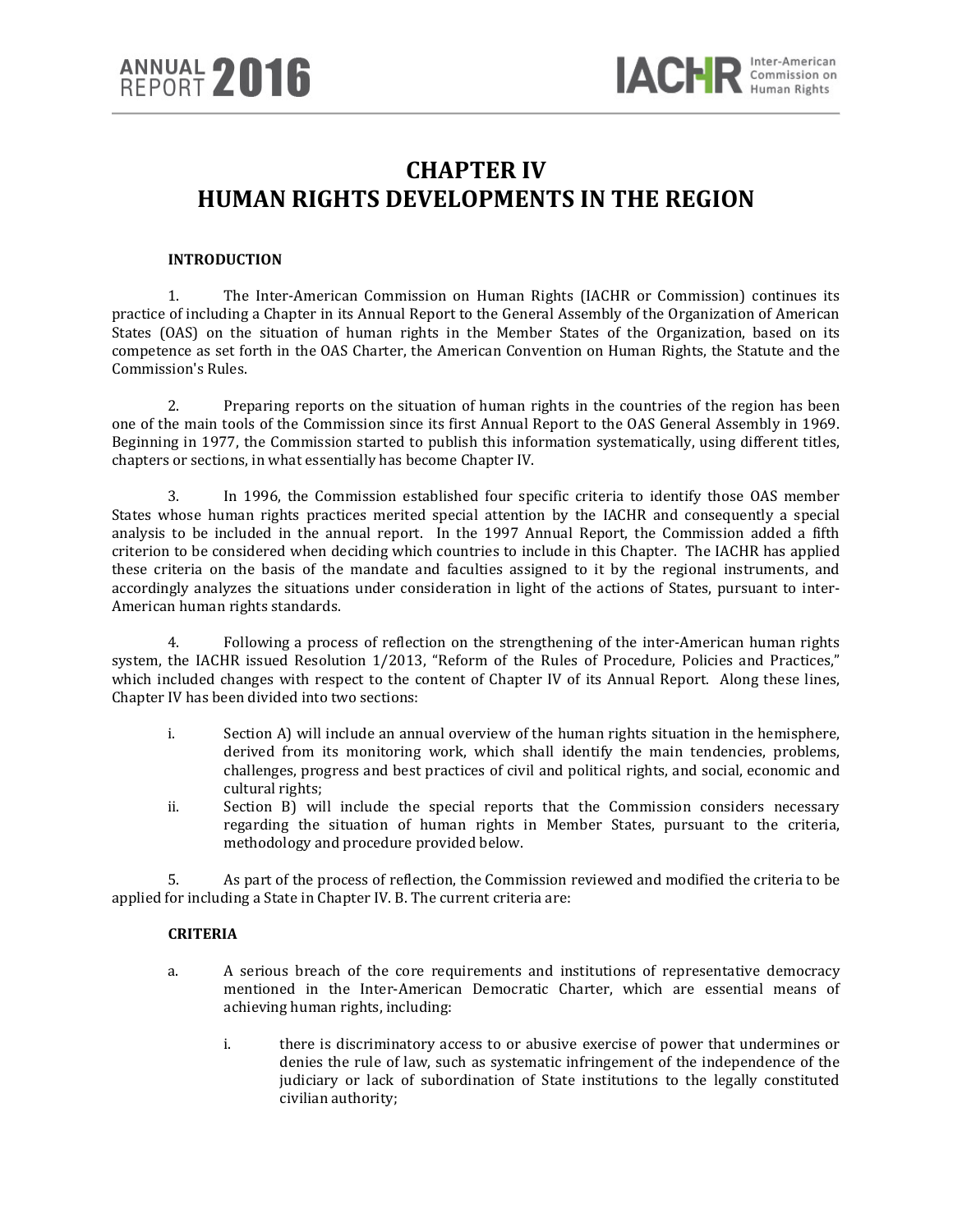- ii. there has been an unconstitutional alteration of the constitutional regime that seriously impairs the democratic order; or
- iii. the democratically constituted government has been overthrown by force or the existing government has otherwise come to power through means other than free and fair election, based on universal and secret ballot, pursuant to internationally accepted norms and principles reflected in the Inter-American Democratic Charter.
- b. The free exercise of the rights guaranteed in the American Declaration or the American Convention has been unlawfully suspended, totally or partially, by virtue of the imposition of exceptional measures such as a declaration of a state of emergency, state of siege, suspension of constitutional guarantees, or exceptional security measures.
- c. The State has committed or is committing massive, serious and widespread violations of human rights guaranteed in the American Declaration, the American Convention, or the other applicable human rights instruments.
- d. The presence of other structural situations that seriously affect the use and enjoyment of fundamental rights recognized in the American Declaration, the American Convention or other applicable instruments. Factors to be considered shall include the following, among others:
	- i. serious institutional crises that infringe the enjoyment of human rights;<br>ii. systematic noncompliance of the State with its obligation to comba
	- systematic noncompliance of the State with its obligation to combat impunity, attributable to a manifest lack of will;
	- iii. serious omissions in the adoption of the necessary measures to make fundamental rights effective, or in complying with the decisions of the Commission and the Inter-American Court; and
	- iv. systematic violations of human rights attributable to the State in the framework of an internal armed conflict.

6. The Commission assesses the situation of human rights in the OAS Member States throughout the year in the exercise of its mandate to promote and protect human rights in the region. It gathers information from multiple sources and, in particular, utilizes reliable information obtained from the following sources in making its evaluations:

- a. official acts of all levels and branches of government, including constitutional amendments, legislation, decrees, judicial decisions, policy statements, official communications to the Commission and to other human rights organs, as well as any other statement or action attributable to the Government;
- b. information available in cases, petitions and precautionary and provisional measures in the inter-American system, as well as information on compliance by the State with recommendations of the Commission and judgments of the Inter-American Court;
- c. information gathered in the course of on-site visits by the Commission, its Rapporteurs and members of its staff;
- d. information obtained during hearings held by the Commission as part of its sessions;
- e. conclusions of other international human rights bodies, including UN treaty bodies, UN Rapporteurs and working groups, the Human Rights Council, and other UN specialized agencies;
- f. human rights reports issued by governments and regional organs;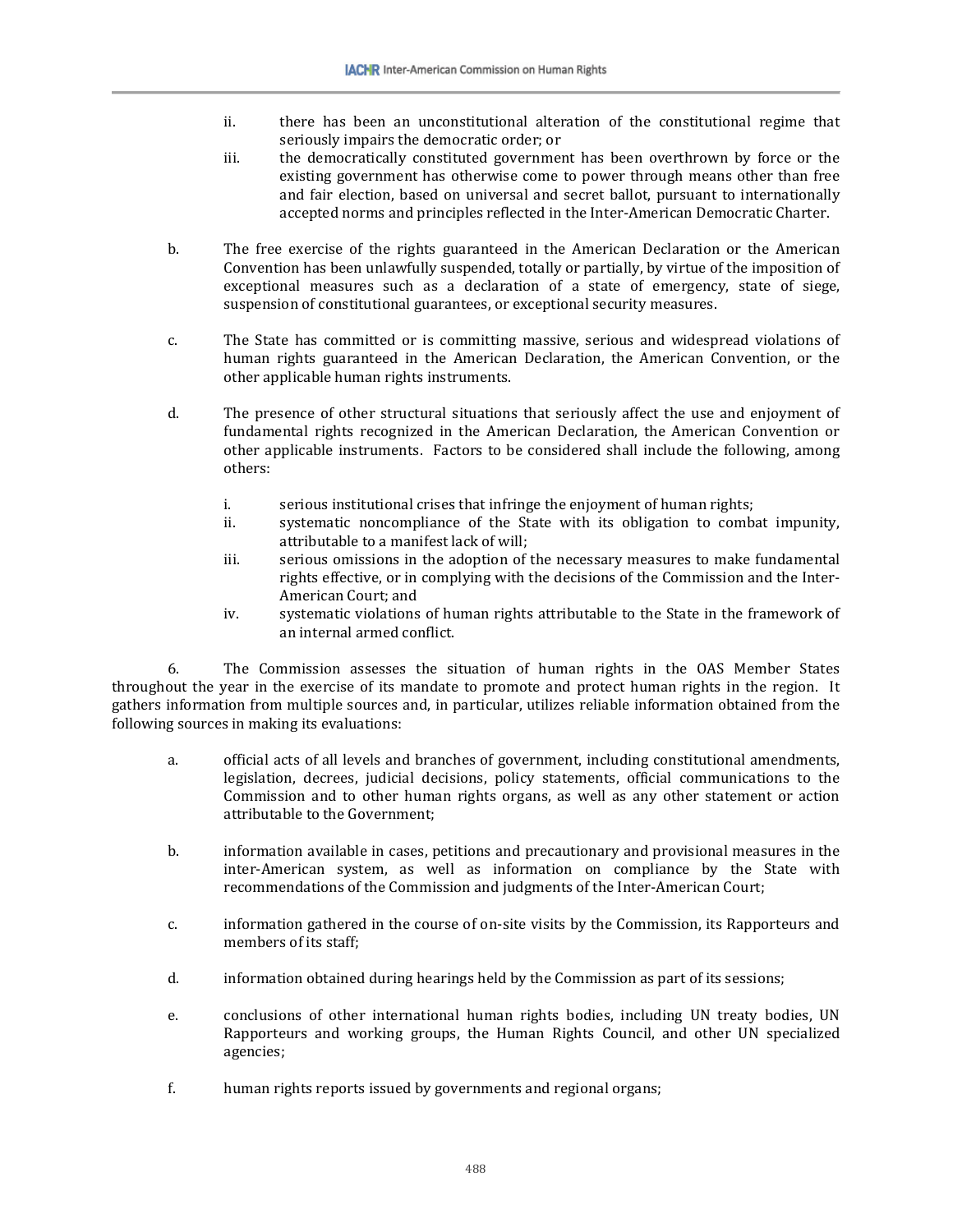- g. reports by civil society organizations, as well as information presented by such organizations and private persons; and
- h. public information that is widely disseminated in the media.

7. The Commission deliberates in plenary during its third ordinary session each year, applying the methodology and criteria indicated to make reasoned decisions on Chapter IV and on other matters included in the Annual Report. During its 159th period of sessions and at its working meeting in California, from January 13 to 23, the Commission analyzed briefings on the human rights situation in some countries previously requested by the Commissioners and voted on whether or not to include those countries. As a result of that review, in some cases it was decided to include a State in Chapter IV. B and, in other cases, not.

8. By an absolute majority and based on the aforementioned criteria, it was decided to include three member states in this Chapter IV.B of the 2016 Annual Report: Cuba, the Dominican Republic, and Venezuela. Furthermore, pursuant to its Rules of Procedure, the Commission transmitted a draft of the respective sections of Chapter Iv. B to the States concerned with a request that they submit any observations on them by a given deadline. Cuba did not submit its observations within the time allowed. As regards the Dominican Republic, in 2015 the Commission adopted its country report entitled "The Human Rights Situation in the Dominican Republic," which contains a detailed analysis of the structural factors identified by the IACHR as impairing the enjoyment of fundamental rights by the inhabitants of the Dominican Republic. Accordingly, given that there are still structural situations impairing the enjoyment and effective exercise of human rights for persons born in the territory of the Dominican Republic who are, or are perceived as being, of Haitian descent, the IACHR decided to include the Dominican Republic in section B of this Chapter.

9. In addition, it is worth noting that for Colombia, in 2016 la CIDH decided to continue monitoring the recommendations made in *its country Report on Truth, Justice and Reparation: Fourth Report on the human rights situation in Colombia approved by the Inter-American Commission on Human Rights on December 31, 2013 through its Chapter V of its Annual Report*.

#### **A. Overview of the human rights situation in the hemisphere**

## **1. List of press releases and requests for information from the States in the exercise of the monitoring faculty**

10. In keeping with its mandate to monitor the human rights situation in the hemisphere in 2016, the Commission issued 196 press releases regarding situations that raised concerns and, also, voiced positions recognizing good practices of some States. The complete list of press releases issued by the Commission over the course of 2016 appears hereunder :

- o R196/16 The Office of the Special Rapporteur Expresses Concern over the detention in Cuba of artist Danilo Maldonado, known as "El Sexto". Washington, D.C., December 23, 2016
- o 195/15 Follow-Up Mechanism to Ayotzinapa Case Conducted First Visit to Mexico Washington, D.C., December 21, 2016
- o 194/16 IACHR Concludes Working Visit to Peru on Poverty and Human Rights Washington, D.C., December 20, 2016
- o 193/16 IACHR Launches Preliminary Report on Poverty, Extreme Poverty, and Human Rights in the Americas Washington, D.C., December 20, 2016
- o 192/16 IACHR Wraps Up its 160th Session. Washington, D.C., December 19, 2016<br>
o 191/16 IACHR Takes Case involving Guatemala to the Inter-American Cour
- 191/16 IACHR Takes Case involving Guatemala to the Inter-American Court Washington, D.C., December 19, 2016
- o 190/16 -International Migrants Day: "Measures to prevent all types of hate speech and advocacy of hatred that tend to incite violence or any other illegal acts against migrants are critical to stop hate crimes" Washington, D.C., December 18, 2016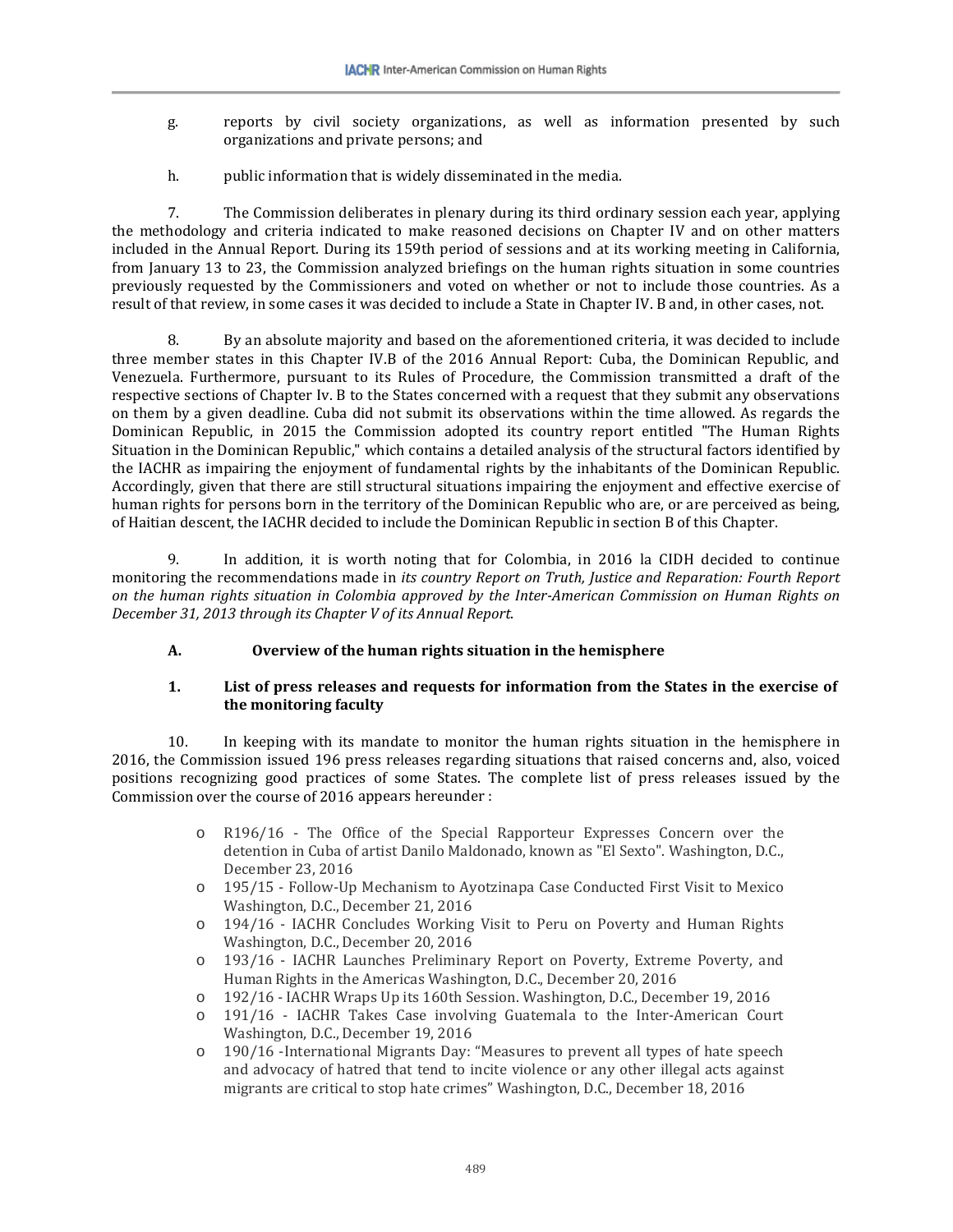- o 189/16, IACHR Expresses Concern at the Possible Indefinite Suspension of the Mandate of the United Nations Independent Expert on Sexual Orientation and Gender Identity and Calls on the States of the Region to Reaffirm their Commitment. Washington, D.C., December 17, 2016
- o 188/16 IACHR Is Accepting Requests for Hearings for its161st Regular Session. Washington, D.C., December 16, 2016
- o 187/16 -IACHR Hails the Entry into Force of the Inter-American Convention on the Rights of Older Persons Washington, D.C., December 16, 2016
- o R186/16 The Office of the Special Rapporteur Condemns the Killing of a Journalist in Mexico Washington, D.C., December 14, 2016
- o 185/16 IACHR and UN Human Rights Offices Commit to Develop Joint Mechanism for Human Rights Defenders and Journalists. Washington, D.C., December 13, 2016
- o 184/16 IACHR Welcomes the Commitment of the OAS LGBTI Core Group Member States in Advancing in the Protection of the LGBTI Persons Victims of Human Trafficking. Washington, D.C., December 9, 2016
- o 183/16 IACHR Wraps Up its 159th Session. Panama, December 7, 2016.
- o Annex to the Press Release Issued at the Close of the 159th Session.
- o 182/16 IACHR Urges the State of Argentina to respond to the Case of Milagro Sala Panama, December 2, 2016.
- o 181/16 IACHR Repudiates Murder of Defender of Trans Rights in Guatemala. Washington, D.C., December 2, 2016
- o 180/16 It is Time to Increase Action to End and Prevent Violence against Women and Girls. Washington, D.C. / Geneva, December 2, 2016.
- o 179/16 IACHR Urges States to Protect the Rights of Persons with Disabilities at Mental Health Facilities. Washington, D.C., December 2, 2016
- o 178/16 IACHR Reaffirms its Support for the Peace Process in Colombia and Is Monitoring Compliance with Inter-American Standards. Washington, D.C., December 1, 2016.
- o R177/16 Office of the Special Rapporteur Condemns Murder of Journalist in Peru and urges the State to Swiftly and Opportunely Investigate and Punish those Responsible. Washington, D.C., November 28, 2016.
- o 176/16 IACHR Urges Strengthening of National Systems for Protection of Children and Adolescents. Washington, D.C., November 28, 2016.
- o 175/16 IACHR Condemns Acts of Violence in Detention Facilities in Pernambuco, Brazil Washington, D.C., November 23, 2016.
- o 174/16 IACHR Takes Case involving Peru to the Inter-American Court Washington, D.C., November 22, 2016.
- o 173/16 IACHR Takes Case involving Mexico to the Inter-American Court Washington, D.C., November 22, 2016.
- o 172/16 Joint Call of the UN Rapporteur on Violence Against Women and All other Global and Regional Mechanisms to End Femicides and Gender Based Violence. Washington, D.C. / Geneva, November 22, 2016.
- o R171/16 Office of the Special Rapporteur Expresses Concern over Murder of Journalist in Guatemala. Washington, D.C., November 21, 2016.
- o 170/16 Call to Participate in Hearings Requested by States in the 159th Session. Washington, D.C., November 21, 2016.
- o 169/16 CIDH Urges States to Combat Impunity in cases involving Prejudice against Trans Persons. Washington, D.C., November 18, 2016.
- o 168/16 IACHR Takes Case involving Venezuela to the Inter-American Court. Washington, D.C., November 17, 2016.
- o 167/16 IACHR Announces Schedules of Public Hearings for its 159th and 160th Sessions Washington, D.C., November 17, 2016.
- o 166/16 IACHR Welcomes Costa Rica's Efforts to End the Use of Prolonged Solitary Confinement. Washington, D.C., November 16, 2016.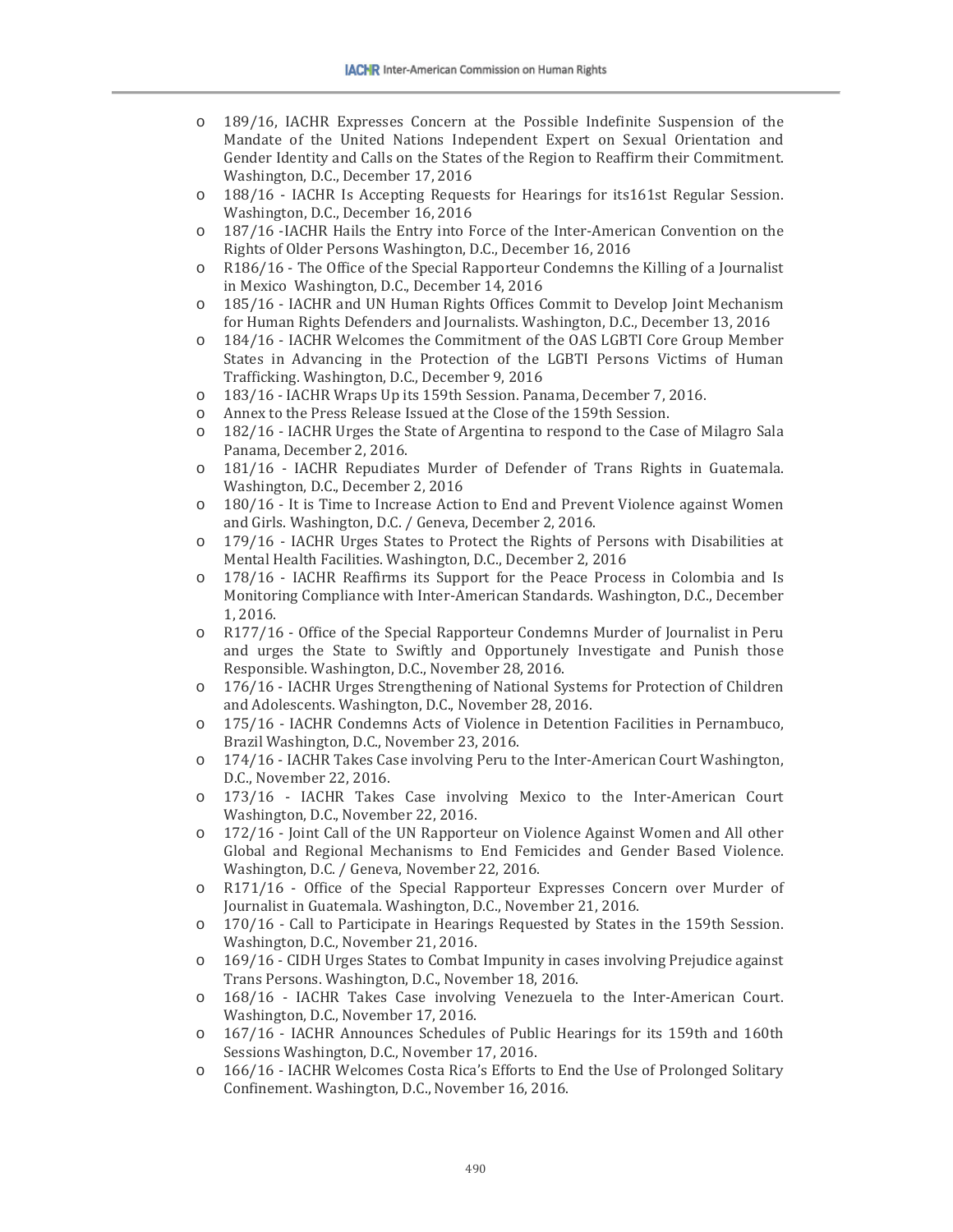- o 165/16 IACHR Presents its Work Plan for the Follow-Up Mechanism to the Ayotzinapa Case. Mexico City, November 10, 2016.
- o 164/16 IACHR Publishes Report on Legal Standards for Persons in the Context of Human Mobility Washington, D.C., November 4, 2016.
- o R163/16 UN and IACHR Rapporteurs warn of arbitrary application of the Organic Communications Act in Ecuador. Washington, D.C., November 3, 2016.
- o 162/16 IACHR Condemns the Murder of Judge in Mexico. Washington, D.C., November 3, 2016.
- o 161/16 IACHR Repudiates the Killing of José Ángel Flores and Silmer Dionisio George in Honduras. Washington, D.C., November 3, 2016.
- o 160/16 IACHR Condemns the Increase in Killings of Human Rights Defenders in Colombia. Washington, D.C., November 02, 2016.
- o R159/16 International Day to End Impunity for Crimes against Journalists. Washington, D.C., November 2, 2016.
- o 158/16 IACHR Thanks the United States for Additional Financial Contribution. Washington, D.C., October 26, 2016.
- o 157/16 IACHR Receives Requests for Hearings for Extraordinary Period of Sessions. Washington, D.C., October 25, 2016.
- o 156/16 IACHR Condemns Violent Deaths in Brazilian Prison. Washington, D.C., October 25, 2016.
- o 155/16 IACHR Announces First Visit to Mexico of the GIEI Follow-Up Mechanism. Washington, D.C., October 25, 2016.
- o 154/16 IACHR and Office of the Special Rapporteur for Freedom of Expression Condemn Measures to Shut Down Spaces for Political Participation in Venezuela and Raise Alarm at their Impact on Democracy. Washington, D.C., October 25, 2016.
- o 153/16 Intersex Awareness Day End Violence and Harmful Medical Practices on Intersex Children and Adults, UN and Regional Experts Urge. Washington, D.C. / Geneva, October 24, 2016.
- o 152/16 IACHR Issues Appeal to Member States to End Poverty. Washington, D.C., October 19, 2016.
- o 151/16 Rapporteurship on the Rights of Persons Deprived of Liberty Visits Argentina Washington, D.C., October 19, 2016.
- o 150/16 IACHR Seeks to Reduce the Backlog in the System of Petitions and Cases. Washington, D.C., October 18, 2016.
- o R149/16 IACHR and the Office of the Special Rapporteur express concern for retaliation actions of the Cuban State against an organization dedicated to defending freedom of expression. Washington, D.C., October 13, 2016.
- o 148/16 IACHR Concludes Working Visit to Guyana. Washington, D.C., October 13, 2016.
- o 147/16 IACHR Calls Attention to the Continuing Challenges Facing Pre-teen and Teenage Girls in the Region. Washington, D.C., October 12, 2016.
- o 146/16 IACHR and Inter-American Court Present a Joint Proposal for the Financing of the Inter-American System of Human Rights. Washington, D.C. /San José, Costa Rica, October 4, 2016
- o 145/16 IACHR Overcomes its Severe Financial Crisis of 2016 and Thanks Countries and Donors who Made it Possible. Washington, D.C., September 30, 2016.
- o 144/16 Panama Will Host the Ordinary Period of Sessions of the IACHR. Washington, D.C., September 29, 2016.
- o R143/16 The Office of the Special Rapporteur for Freedom of Expression welcomes positive measures adopted by Member States to ensure access to information in the Americas. Washington, D.C., September 28, 2016.
- o 142/16 IACHR Takes Case involving Guatemala to the Inter-American Court. Washington, D.C., September 28, 2016.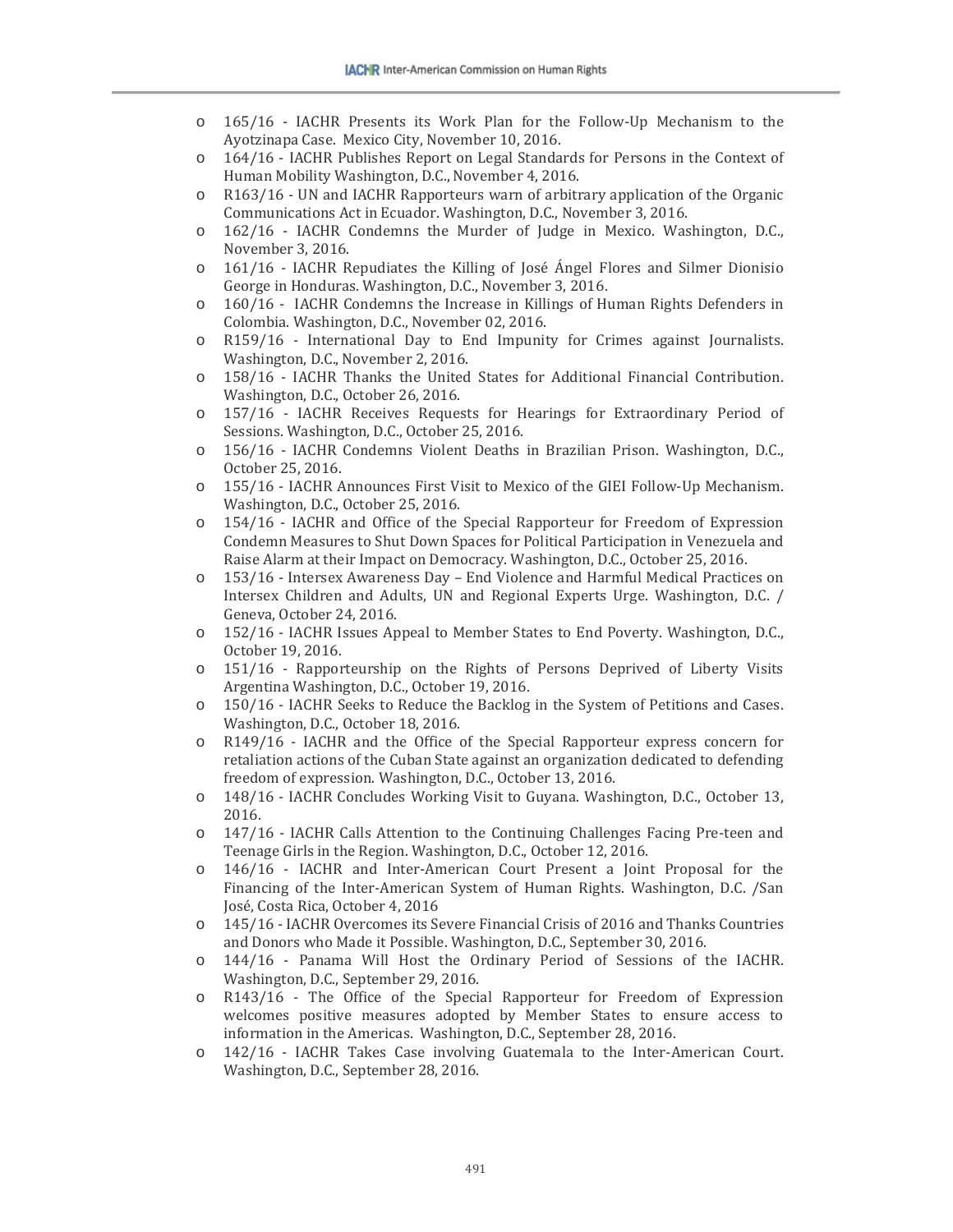- o R141/16 The Office of the Special Rapporteur joins in the Celebration of the First International Day for Universal Access to Information. Washington, D.C., September 27, 2016.
- o 140/16 IACHR Takes Case involving Mexico to the Inter-American Court. Washington, D.C., September 27, 2016.
- o 139/16 IACHR Takes Case involving Chile to the Inter-American Court. Washington, D.C., September 27, 2016.
- o 138/16 IACHR Takes Case involving Nicaragua to the Inter-American Court Washington, D.C., September 26, 2016.
- o 137/16 IACHR Seeks to Hold Period of Sessions this Year. Washington, D.C., September 26, 2016.
- o 136/16 IACHR Concludes Working Visit to Guatemala. Washington, D.C., September 26, 2016.
- o R135/16 Office of the Special Rapporteur for Freedom of Expression applauds recent enactment of Public Information Access Law in Argentina. Washington, D.C., September 22, 2016.
- o R134/16 The Office of the Special Rapporteur Condemns the Killing of a Journalist in Mexico. Washington, D.C., September 21, 2016.
- o 133/16 IACHR Commends the Identification of Human Remains of Victims of Enforced Disappearance in Paraguay. Washington, D.C., September 16, 2016.
- o IACHR Expresses Concern Regarding Restrictions on the Exercise of Fundamental Rights in Venezuela. Washington, D.C., September 14, 2016.
- o 131/16 IACHR Announces Launching of Implementation of GIEI Follow-Up Mechanism. Washington, D.C., September 9, 2016.
- o 130/16 -IACHR Condemns the Violent Death of Bolivia's Vice Minister. Washington, D.C., September 9, 2016.
- o 129/16 IACHR Thanks Contributions to Overcome Financial Crisis. Washington, D.C. September 8, 2016.
- o 128/16 IACHR Assigns Rapporteurships Washington, D.C., September 8, 2016.<br>
o 127/16 IACHR Concerned over Treatment of Human Rights Defenders in C
- 127/16 IACHR Concerned over Treatment of Human Rights Defenders in Cuba. Washington, D.C., September 6, 2016.
- o 126/16 IACHR Expresses Concern over Impeachment of President of Brazil. Washington, D.C., September 2, 2016.
- o 125/16 The IACHR Welcomes Panama's Efforts to Get Rid of Corruption in the Prison System. Washington, D.C., September 1, 2016.
- o 124/16 IACHR and Inter-American Court Create a Joint Working Group to Address their Financial Situation. Mexico City, August 30, 2016.
- o R123/16 Office of the Special Rapporteur Condemns Murder of Journalist in Brazil and Urges the State to Adequate the Protection Mechanism to Media Worker's Needs. Washington, D.C., August 29, 2016.
- o 122/16 IACHR Welcomes the Signing of Agreement for the Construction of Peace in Colombia. Washington, D.C., August 29, 2016.
- o 121/16 ACHR Visits Paraguay to Promote Compliance with Friendly Settlement Agreements. Washington, D.C., August 26, 2016.
- o 120/16 IACHR Expresses Concern with the Deficiencies in the Investigation of Cases Relating to Killing of Afro-descendants by the Police in the United States. Washington, D.C., August 23, 2016.
- o 119/16 IACHR Hails Unconstitutionality Decision on Criminalization of Consensual Sexual Relations between Same Sex Adults in Belize. Washington, D.C., August 22, 2016.
- o 118/16 Honduras, one of the most dangerous countries for human rights defenders – Experts warn. Geneva/Washington, D.C., August 19, 2016.
- o 117/16 IACHR Hails Costa Rica's Ratification of the Inter-American Convention against Racism, Racial Discrimination and Related Forms of Intolerance. Washington, D.C., August 18, 2016.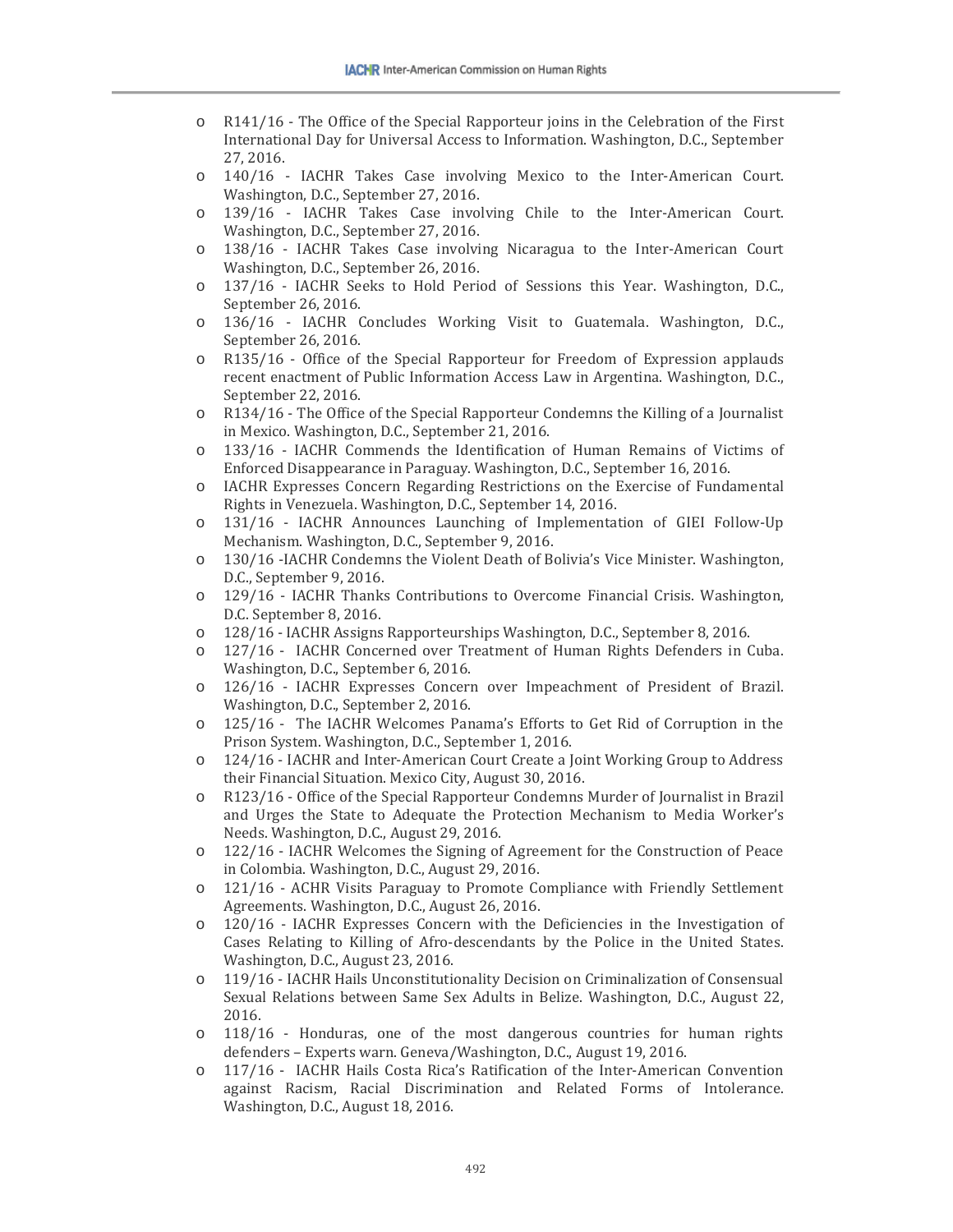- o 116/16 IACHR Welcomes Progress on Human Rights of LGBTI Persons. Washington, D.C., August 16, 2016.
- o 115/16 IACHR Receives Information for Follow-Up Reports on Guatemala, Honduras, Mexico and Dominican Republic. Washington, D.C., August 15, 2016.
- o 114/16 Outgoing and Incoming IACHR Executive Secretaries Hold Transition Meeting. Washington, D.C., August 15, 2016.
- o 113/16 Joint Press Release Indigenous Peoples' Rights to Effective Participation and to Self-Determined Development. Washington, D.C., August 10, 2016.
- o 112/16 IACHR Deeply Concerned about the Situation of Migrants in Colombia Close to the Panama Border. Washington, D.C., August 08, 2016.
- o 111/16 IACHR Expresses Concern over Removal of Opposition Legislators in Nicaragua. Washington, D.C., August 8, 2016.
- o R110/16 Venezuela / Crisis: UN and Inter-American experts raise alarm at deterioration of media freedom. Washington, D.C. / Geneva, August 4, 2016.
- o 109/16 IACHR Condemns Violence in Guatemalan Prison. Washington, D.C., August 3, 2016.
- o 108/16 IACHR Expresses Deep Concern over Blocking of Trial for Grave Human Rights Violations in Suriname. Washington, D.C., August 2, 2016.
- o 107/16 IACHR Expresses Concern about Lack of Representation of Indigenous Peoples in National Assembly of Venezuela. Washington, D.C., July 29, 2016.
- o R106/16 Office of the Special Rapporteur Condemns Murder of Journalist in Brazil and Urges the State to Adjust the Protection Mechanism to Media Worker's Needs. Washington, D.C., July 28, 2016.
- o 105/16 IACHR Presents Report on the Criminalization of the Work of Human Rights Defenders. Washington, D.C., July 28, 2016.
- o 104/16 IACHR Thanks Donors and Urges Redoubled Efforts to Overcome Financial Crisis. Washington, D.C., July 28, 2016.
- o 103/16 IACHR Makes its Choice of Paulo Abrão for Executive Secretary. Washington, D.C., July 27, 2016.
- o 102/16 IACHR Expresses Concern at Detentions and Deportations of Cuban Migrants in Ecuador. Washington, D.C., July 26, 2016.
- o 101/16 IACHR Takes Case involving Colombia to the Inter-American Court. Washington, D.C., July 25, 2016.
- o R100/16 Office of the Special Rapporteur condemns latest murder of a journalist in Mexico. Washington, D.C., July 25, 2016.
- o 99/16 IACHR Welcomes Enactment of Law on Search for Missing Persons from Period of Violence in Peru. Washington, D.C., July 25, 2016.
- o 98/16 IACHR Hails Determination of Unconstitutionality of Amnesty Law in El Salvador. Washington, D.C., July 25, 2016.
- o 97/16 IACHR Welcomes Creation of LGBTI Core Group at the OAS. Washington, D.C., July 25, 2016.
- o 96/16 IACHR Calls on Venezuelan State to Adopt Comprehensive Measures in the Face of Scarcity in Venezuela. Washington, D.C., July 22, 2016.
- o R95/16 -The Office of the Special Rapporteur for Freedom of Expression of the IACHR Presents Preliminary Observations Following Trip to Chile. Washington, D.C., July 18, 2016.
- o 94/16 Leading Human Rights Experts Call for Speedy Implementation of the Nelson Mandela Rules on Nelson Mandela International Day. Geneva / Kampala / Strasbourg / Washington D.C., July 15, 2016.
- o 93/16 IACHR Laments Deaths in Prison Fire in Paraguay. Washington, D.C., July 11, 2016.
- o 92/16 IACHR Welcomes the Adoption of the UN Resolution on Sexual Orientation and Gender Identity. Washington, D.C., July 5, 2016.
- o R91/16 Office of the Special Rapporteur Expresses Concern over Murder of Journalists and Media Workers in Guatemala. Washington, D.C., July 1, 2016.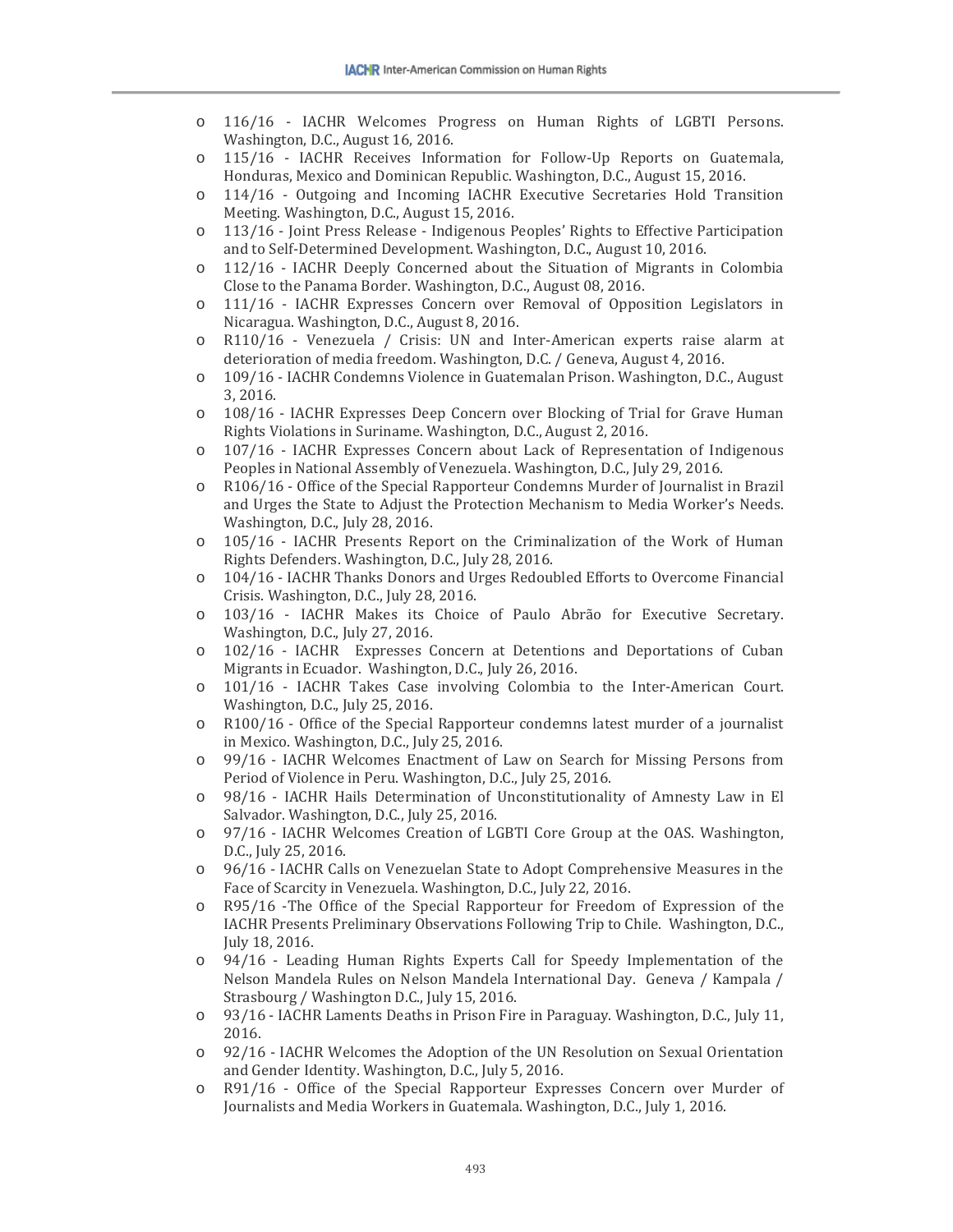- o 90/16 IACHR Hails Signing of Agreement for a Ceasefire in Colombia. Washington, D.C., June 27, 2016.
- o 89/16 IACHR condemns murder of Guarani-Kaiowá indigenous leader in Brazil. Washington, D.C., June 27, 2016.
- o 88/16 Joint Statement from the IACHR and the International Rehabilitation Council for Torture Victims (IRCT) on the International Day in Support of Victims of Torture. Washington, D.C., June 27, 2016.
- o R87/16 -Freedom of expression experts warn of interference with the Brazilian Public Broadcaster and the National Comptroller's Office. Available in Portuguese and English only. Washington, D.C., June 24, 2016.
- o 86/16 IACHR condemns prison violence in Nuevo León, Mexico. Washington, D.C., June 23, 2016.
- o 85/16 Progress on Friendly Settlements in petitions and ongoing cases before the IACHR concerning Chile. Washington, D.C., June 23, 2016.
- o 84/16 IACHR Deeply Concerned over Inaction to Avoid Institutional Vacuum in Haiti. Washington, D.C., June 22, 2016.
- o 83/16 IACHR Condemns Violence in Oaxaca, Mexico. Washington, D.C., June 22, 2016.
- o 82/16 The IACHR celebrates the adoption of the American Declaration on the Rights of Indigenous Peoples. Washington, D.C., June 22, 2016.
- o 81/16 IACHR Calls on States to Protect Asylum Seekers and Refugees and Guarantee their Rights. Washington, D.C., June 21, 2016.
- o R80/16 Office of the Special Rapporteur Condemns the Murder of a Sixth Journalist in Mexico in 2016. Washington, D.C., June 21, 2016.
- o 79/16 IACHR Regrets Violence in Detention Centers in Ceará, Brazil. Washington, D.C., June 16, 2016.
- o 78/16 IACHR Condemns Killing of LGBT Human Rights Defender in Honduras. Washington, D.C., June 15, 2016.
- o 77/16 IACHR Welcomes the Restoration of Voting Rights for Former Felons in the United States. Washington, D.C., June 14, 2016.
- o 76/16 IACHR Condemns Mass Shooting at a Gay Bar in the United States. Washington, D.C., June 14, 2016.
- o 75/16 IACHR Wraps Up its 158th Special Session. Santiago, Chile, June 13, 2016.
- o 75A/16 Report on the 158th Special Session of the IACHR.<br>0 74/16 JACHR JIrges, Member, States, to, Redouble, Effor
- 74/16 IACHR Urges Member States to Redouble Efforts to Overcome IACHR Financial Crisis and Announces Consultation of its Strategic Plan. Santo Domingo, Dominican Republic, June 11, 2016.
- o 73/16 IACHR Expresses Concern over Detentions and Attacks on Demonstrators and Journalists in the Context of Protests in Venezuela. Washington, D.C., June 9, 2016.
- o 72/16 Joint Statement of Support in the Lead-up to the Bahamian Constitutional Referendum. Washington, D.C., June 2, 2016. Available in English only.
- o 71/16 IACHR Expresses its Concern Regarding the Declaration of a "State of Exception and Economic Emergency" in Venezuela. Washington, D.C., June 1, 2016.
- o R70/16 Office of the Special Rapporteur Expresses Concern over the Situation of Three Journalists Reported Missing in Colombia. Washington, D.C., May 25, 2016.
- o 69/16 Severe Financial Crisis of the IACHR Leads to Suspension of Hearings and Imminent Layoff of Nearly Half its Staff. Washington, D.C., May 23, 2016.
- o R68/16 Office of the Special Rapporteur Condemns New Killing of Journalist in Mexico. Washington, D.C., May 20, 2016.
- o 67/16 IACHR Expresses Deep Concern over Regression in Human Rights in Brazil. Washington, D.C., May 18, 2016.
- o 66/16 IACHR Condemns Murder of Opposition Leader in Venezuela. Washington, D.C., May 16, 2016.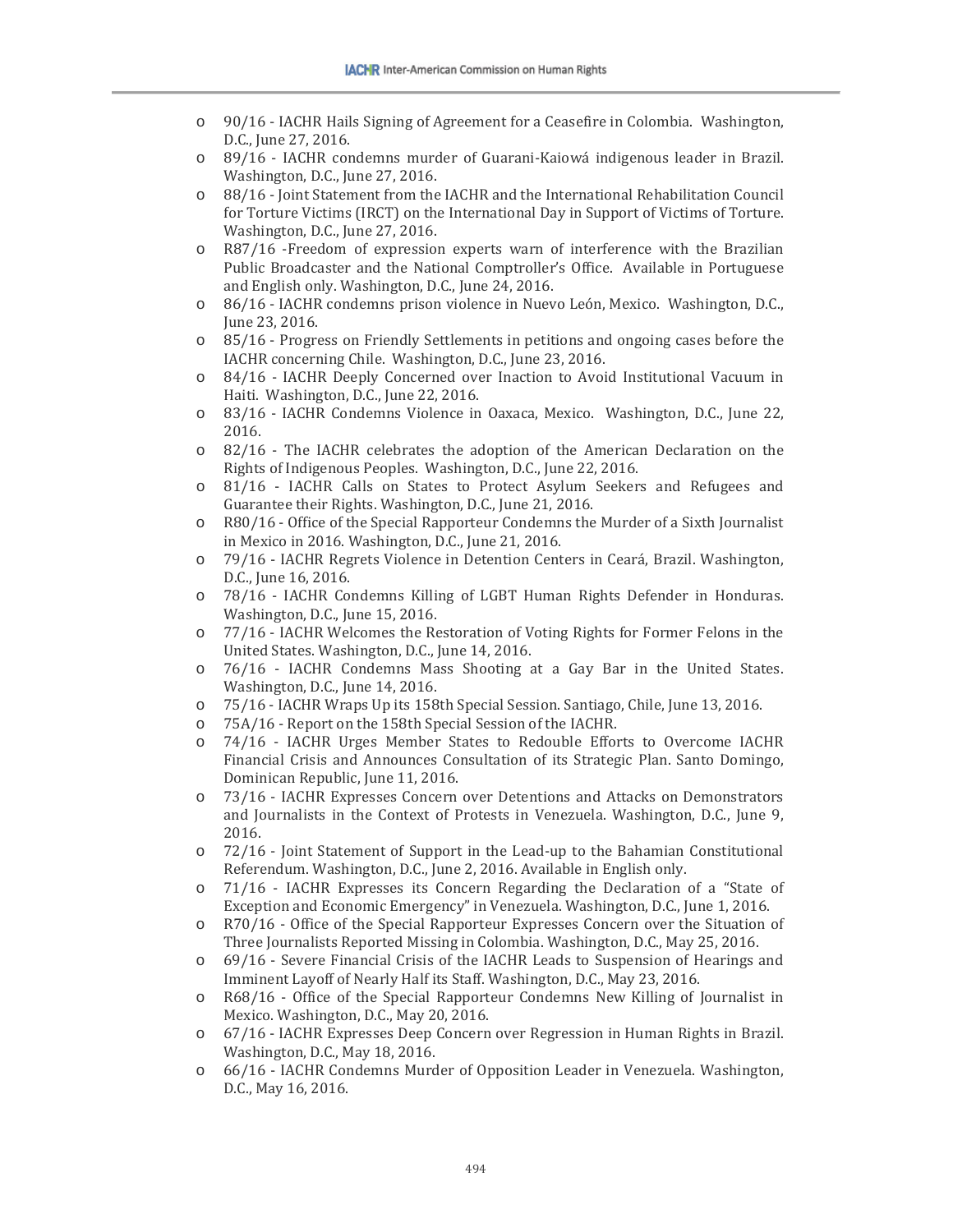- o 65/16 IACHR Announces Schedule of Public Hearings for its 158th Extraordinary Period of Sessions. Washington, D.C., May 13, 2016.
- o 64/16 Pathologization: Being Lesbian, Gay, Bisexual and/or Trans is Not an Illness. Geneva/Washington, D.C., May 12, 2016.
- o 63/16 IACHR Condemns Deaths in Fire at Guyana Prison. Washington, D.C., May 11, 2016.
- o R62/16 Office of the Special Rapporteur Expresses Concern over a New Criminal Conviction for Defamation against a Journalist in Peru. Washington, D.C., May 6, 2016.
- o 61/16 IACHR Takes Case involving Brazil to the Inter-American Court. Washington, D.C., May 5, 2016.
- o R60/16 Office of the Special Rapporteur Urges the States to Promote and Guarantee Access to Public Information and Press Freedom. Washington, D.C., May 3, 2016.
- o 59/16 -IACHR Receives Comments on Finalists in the four OAS Official Languages. Washington, D.C., May 2, 2016.
- o 58/16 IACHR Takes Case involving Colombia to the Inter-American Court. Washington, D.C., May 2, 2016.
- o R57/16 Office of the Special Rapporteur Condemns New Killing of Journalist in Mexico. Washington, D.C., April 29, 2016.
- o 56/16 IACHR Receives Comments on Finalists for the Post of Executive Secretary. Washington, D.C., April 27, 2016.
- o 55/16 IACHR Takes Case involving Colombia to the Inter-American Court. Washington, D.C., April 27, 2016.
- o 54/16 IACHR Condemns Killings of Human Rights Defenders in Brazil. Washington, D.C., April 27, 2016.
- o 53/16 IACHR Takes Case involving Brazil to the Inter-American Court. Washington, D.C., April 26, 2016.
- o R52/16 The Office of the Special Rapporteur expresses concern over the criminal conviction for defamation of a journalist in Peru. Washington, D.C., April 25, 2016.
- o 51/16 IACHR Receives Requests for Hearings for Extraordinary Period of Sessions. Washington, D.C., April 22, 2016.
- o 50/16 IACHR Selects Five Finalists for the Post of Executive Secretary. Washington, D.C., April 21, 2016.
- o 49/16 IACHR Wraps Up its 157th Session. Washington, D.C., April 15, 2016.<br>o 49A/16 Report on the 157th Session of the IACHR.
- o 49A/16 Report on the 157th Session of the IACHR.
- 48/16 IACHR Presents Report on Extractive Industries and Human Rights. Washington, D.C., April 6, 2016.
- o 47/16 IACHR Presents Report on Violence, Children, and Organized Crime. Washington, D.C., April 6, 2016.
- o 46/16 IACHR Elects New Board. Washington, D.C., April 4, 2016.
- o 45/16 IACHR Urges United States to Comply with Recommendations on Death Penalty Case. Washington, D.C., April 1, 2016.
- o 44/16 IACHR Categorically Rejects Smear Campaign in Mexico against Group of Experts and Executive Secretary. Washington, D.C., March 29, 2016.
- o R43/16 Office of the Special Rapporteur for Freedom of Expression presents its 2015 Annual Report. Washington, D.C., March 23, 2016.
- o R42/16 Office of the Special Rapporteur Condemns Killing of Journalist in El Salvador. Washington, D.C., March 22, 2016.
- o 41/16 IACHR Condemns Violent Deaths in Three Detention Centers in Venezuela. Washington, D.C., March 22, 2016.
- o 40/16 IACHR Urges States to Adopt Measures to Protect the Rights of Afro-Descendent Women Washington, D.C., March 21, 2016.
- o 39/16 IACHR Deplores Killing of Nelson Noé García in Honduras. Washington, D.C., March 21, 2016.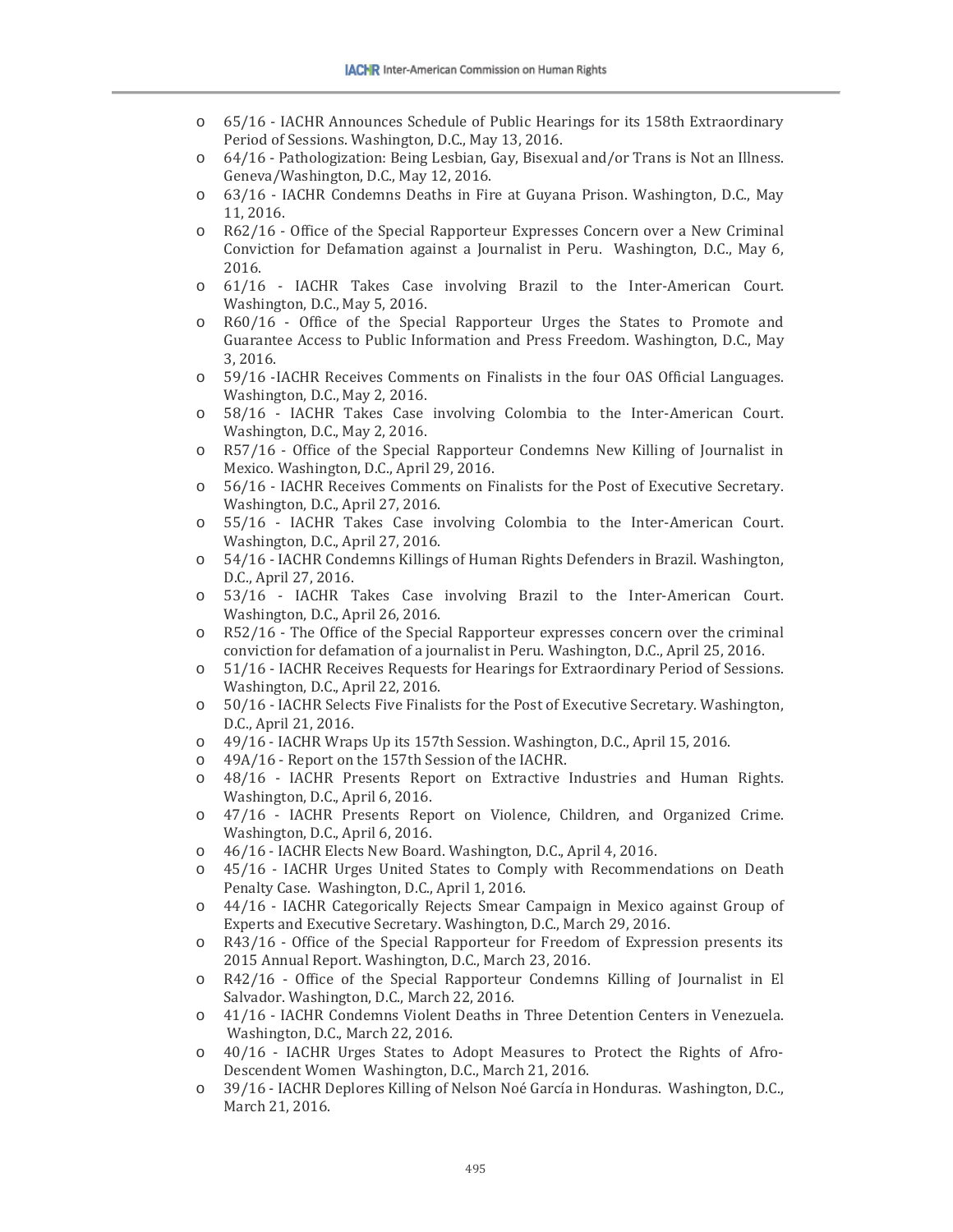- o R38/16 Office of the Special Rapporteur Condemns Murder of Journalist in Brazil and Urges the State to Adjust the Protection Mechanism to Media Worker's Needs. Washington, D.C., March 17, 2016.
- o 37/16 IACHR Presents its Annual Report. Washington, D.C., March 17, 2016.
- 36/16 IACHR Takes Case involving Venezuela to the Inter-American Court. Washington, D.C., March 15, 2016.
- o 35/16 IACHR Publishes Report on the Human Rights Situation in Guatemala. Washington, D.C., March 14, 2016.
- o R34/16 Office of the Special Rapporteur Expresses Concern over Defamation Conviction in Venezuela. Washington, D.C., March 14, 2016.
- o 33/16 Rapporteurship on the Rights of Persons Deprived of Liberty Visits Costa Rica. Washington, D.C., March 11, 2016.
- o R32/16 Situation of the Right to Freedom of Expression in Mexico: Findings and Recommendations of the IACHR and its Office of the Special Rapporteur. Washington, D.C., March 9, 2016.
- o 31/16 IACHR Welcomes Progress and Urges States to Ensure Favorable Conditions for the Exercise of Women's Rights. Washington, D.C., March 8, 2016.
- o 30/16 IACHR Calls on States in the Region to Strengthen Judicial Independence. Washington, D.C., March 7, 2016.
- o 29/16 IACHR Celebrates the Anniversary of the Implementation of the Custody Hearings in Brazil. Washington, D.C., March 7, 2016.
- o 28/16 IACHR Condemns Killing of Members of the Tolupán Indigenous Peoples in Honduras Washington, D.C., March 7, 2016.
- o 27/16 IACHR Condemns Killings and Other Acts of Violence against Human Rights Defenders of LGBT Persons in Honduras Washington, D.C., March 7, 2016.
- o 26/16 IACHR Urges States to Eradicate Violence against Children 10 Years after the Publication of the United Nations Secretary-General's Study on Violence against Children. Washington, D.C., March 5, 2016.
- o 25/16 IACHR Announces Schedule of Public Hearings for its 157th Period of Sessions. Washington, D.C., March 4, 2016.
- o 24/16 IACHR Condemns the Killing of Berta Cáceres in Honduras. Washington, D.C., March 4, 2016.
- o 23/16 IACHR Publishes Report on the Human Rights Situation in Mexico. Washington, D.C., March 2, 2016.
- o R22/16 Office of the Special Rapporteur Condemns the Killing of a Journalist in Mexico, the Third in that Country in the First Two Months of 2016. Washington, D.C., February 25, 2016.
- o 21/16 IACHR Condemns Killings and Threats Directed against Human Rights Defenders in Colombia. Washington, D.C., February 25, 2016.
- o 20/16 IACHR Expresses Concern over the Information about La Modelo Prison in Colombia Washington, D.C., February 25, 2016.
- o R19/16 Conclusions and Recommendations Made by the IACHR and its Office of the Special Rapporteur on the Situation over the Right to Freedom of Expression in Honduras. Washington, D.C., February 23, 2016.
- o 18/16 IACHR Urges Nicaragua to Protect Members of the Miskitu Indigenous Peoples Washington, D.C., February 23, 2016.
- o 17/16 IACHR Takes Case involving Guatemala to the Inter-American Court. Washington, D.C., February 22, 2016.
- o 16/16 IACHR Condemns Death of 49 Persons Deprived of Liberty in a Nuevo Leon Prison, Mexico. Washington, D.C., February 18, 2016.
- o 15/16 IACHR Publishes Report on the Human Rights Situation in Honduras. Washington, D.C., February 18, 2016.
- o 14/16 IACHR Welcomes Arrest of Military Accused of Killings in El Salvador. Washington, D.C., February 17, 2016.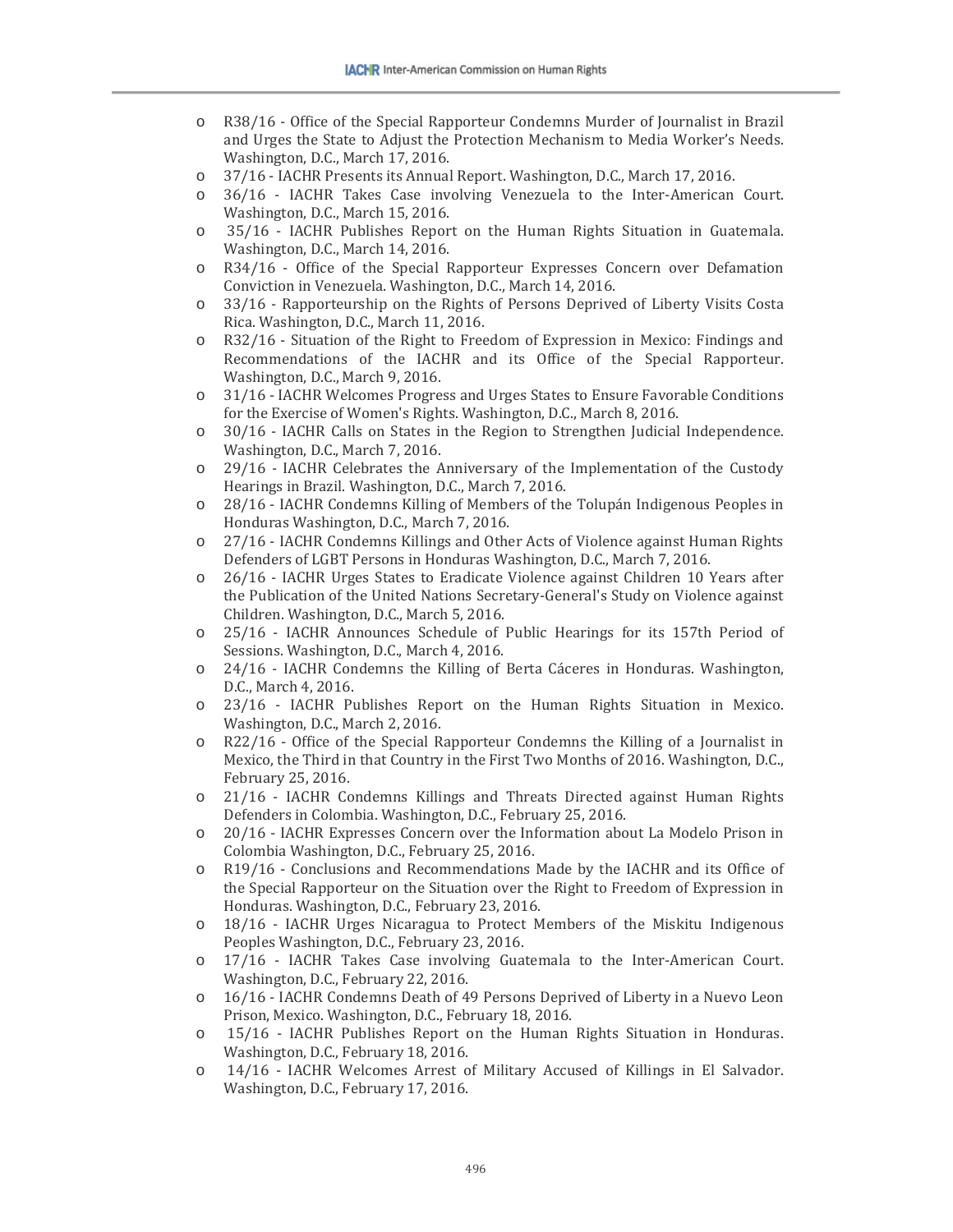- o 13/16 IACHR Takes Case involving Costa Rica to the Inter-American Court. Washington, D.C., February 16, 2016.
- o R12/16 Office of the Special Rapporteur Urges Guatemala to Adopt Legislation on Community Broadcasting Washington, D.C., February 11, 2016.
- o R11/16 Office of the Special Rapporteur Condemns the Murder of a Journalist in Mexico. Washington, D.C., February 11, 2016.
- o 10/16 IACHR Publishes Report on the Human Rights Situation in Dominican Republic. Washington, D.C., February 9, 2016.
- o 9/16 IACHR Welcomes the Creation of Institutions for the Protection of the Rights of Migrants in Mexico Washington, D.C., February 8, 2016.
- o 8/16 Canada Must Address Root Causes of Extreme Violence and Discrimination against Indigenous Women – Rights Experts. Ottawa / Geneva / Washington, D.C., February 1, 2016.
- o 7/16 IACHR Assigns Rapporteurships. Washington, D.C., January 29, 2016.
- o 6/16 IACHR Expresses Confidence and Support to the Independent Experts Members of the GIEI. Washington, D.C., January 28, 2016.
- o 5/16 IACHR Welcomes Decision to Resettle Syrian Refugees in Canada Washington, D.C., January 28, 2016.
- o R4/16 Office of the Special Rapporteur Condemns New Killing of Journalist in Mexico. Washington, D.C., January 27, 2016.
- o R3/16 Office of the Special Rapporteur Condemns Killing of a Journalist in Venezuela. Washington, D.C., January 25, 2016.
- o 2/16 IACHR Regrets Violence in Guatemalan Prison. Washington, D.C., January 19, 2016.
- o 1/16 IACHR Welcomes Arrest of Individuals Accused of Forced Disappearance and Crimes against Humanity in Guatemala. Washington, D.C., January 13, 2016.

11. In addition, [ex](#page-10-1)ercising the powers vested in it by American Convention on Human Rights<sup>[1](#page-10-0)</sup> and Article 18 of its Statute,<sup>2</sup> the Commission requested information on 45 occasions from a number of member states.

|   | <b>Member State</b> | <b>Art. 41</b> | <b>Art. 18</b> |
|---|---------------------|----------------|----------------|
|   | Argentina           | 3              |                |
| 2 | <b>Belize</b>       |                |                |
| 3 | <b>Bolivia</b>      |                |                |
| 4 | <b>Brazil</b>       | $\mathcal{P}$  |                |
| 5 | Canada              |                |                |
| 6 | Chile               |                |                |
|   | Colombia            | 2              |                |

<span id="page-10-0"></span><sup>1</sup> The 25 States that have ratified the Convention are: Argentina, Barbados, Bolivia, Brazil, Colombia, Costa Rica, Chile, Dominica, Dominican Republic, Ecuador, El Salvador, Grenada, Guatemala, Haiti, Honduras, Jamaica, Mexico, Nicaragua, Panama, Paraguay, Peru, Suriname, Trinidad and Tobago, Uruguay and Venezuela. Trinidad and Tobago and Venezuela denounced the American Convention on Human Rights on May 26, 1998 and September 10, 2012, respectively. Ten OAS member states have not signed the Convention. They are: Antigua and Barbuda, Bahamas, Belize, Canada, Cuba, Guyana, Saint Kitts and Nevis, Saint Vincent and the Grenadines, Saint Lucia, and the United States of America.

 $\overline{\phantom{a}}$ 

<span id="page-10-1"></span><sup>2</sup> Forty-six years after the American Convention in November 1969, 10 of the 35 member states are not parties to it and two have denounced it. Regarding the State that have not ratified the Convention or have denounced it, the IACHR, under the powers granted it by Article 18 of its Statute, requests those States to provide it with reports on any human rights-related measures they adopt. As an OAS institution, not as an organ of the Convention, the Commission has jurisdiction in respect of that group of 12 countries. See IACHR, Annual Report 2013, Chapter IV(A)(2), Overview on universal ratification, incorporation of standards, conventionality control and compliance with IACHR's recommendations and decisions. par. 62.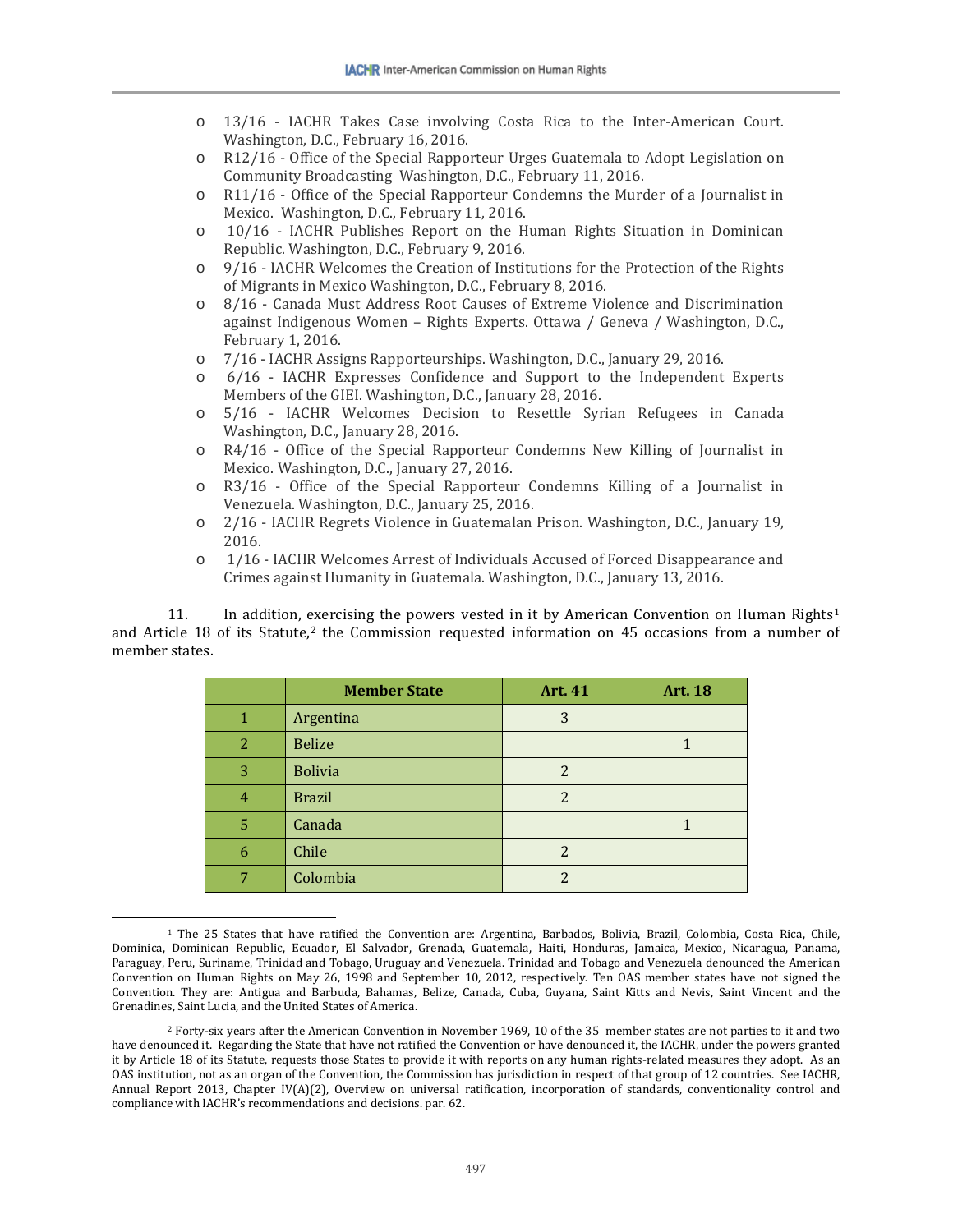|    | <b>Member State</b>                                 | <b>Art. 41</b> | <b>Art. 18</b> |
|----|-----------------------------------------------------|----------------|----------------|
| 8  | Costa Rica                                          | $\mathbf{1}$   |                |
| 9  | Cuba                                                |                | $\mathbf{1}$   |
| 10 | Ecuador                                             | 3              |                |
| 11 | El Salvador                                         | $\overline{4}$ |                |
| 12 | <b>United States</b>                                |                | 3              |
| 13 | Guatemala                                           | $\mathbf{1}$   |                |
| 14 | Honduras                                            | $\overline{2}$ |                |
| 15 | Jamaica                                             | $\mathbf{1}$   |                |
| 16 | Mexico                                              | $\overline{3}$ |                |
| 17 | Nicaragua                                           | $\mathbf{1}$   |                |
| 18 | Panama                                              | $\mathbf{1}$   |                |
| 19 | Paraguay                                            | $\mathbf{1}$   |                |
| 20 | Peru                                                | $\mathbf{1}$   |                |
| 21 | Dominican Republic                                  | $\overline{2}$ |                |
| 22 | <b>Saint</b><br>Vincent<br>the<br>and<br>Grenadines |                | $\mathbf 1$    |
| 23 | Uruguay                                             | $\mathbf{1}$   |                |
| 24 | Venezuela                                           |                | 5              |
|    | <b>TOTAL</b>                                        | 33             | 12             |

12. The particular situations that merit requests for information are listed below:

| <b>Request for information under Article 41 of the American Convention</b> |                                                                                                                             |                  |
|----------------------------------------------------------------------------|-----------------------------------------------------------------------------------------------------------------------------|------------------|
| <b>State</b>                                                               | <b>Issue/Situation</b>                                                                                                      | <b>Date</b>      |
| Costa Rica                                                                 | Situation of persons deprived of their liberty in [maximum]<br>security] Section "F" of the La Reforma Institutional Center | April 2016       |
| Uruguay                                                                    | Theft of detainee records missing from the laboratory of the<br>Forensic Archeology Research Group (GIAF) in Uruguay        | April 2016       |
| Guatemala                                                                  | Death of Guatemalan boy: Julio René Alvarado Ruano                                                                          | May 2016         |
| <b>Bolivia</b>                                                             | Use of force against demonstration of persons with disabilities                                                             | May 2016         |
| Colombia                                                                   | Information on the peace agreements                                                                                         | May 2016         |
| Nicaragua                                                                  | Follow-up to the public hearing on "Human Rights and Citizen"<br>Security in Nicaragua"                                     | May 2016         |
| El Salvador                                                                | Follow-up to the public hearing on "Human Rights and Citizen<br>Security in El Salvador"                                    | May 2016         |
| Colombia                                                                   | Hearing on the search for missing persons and excavations in the<br>Medellín landfill site                                  | May 2016         |
| <b>Honduras</b>                                                            | Silencing of the Globo TV station's transmitters                                                                            | <b>June 2016</b> |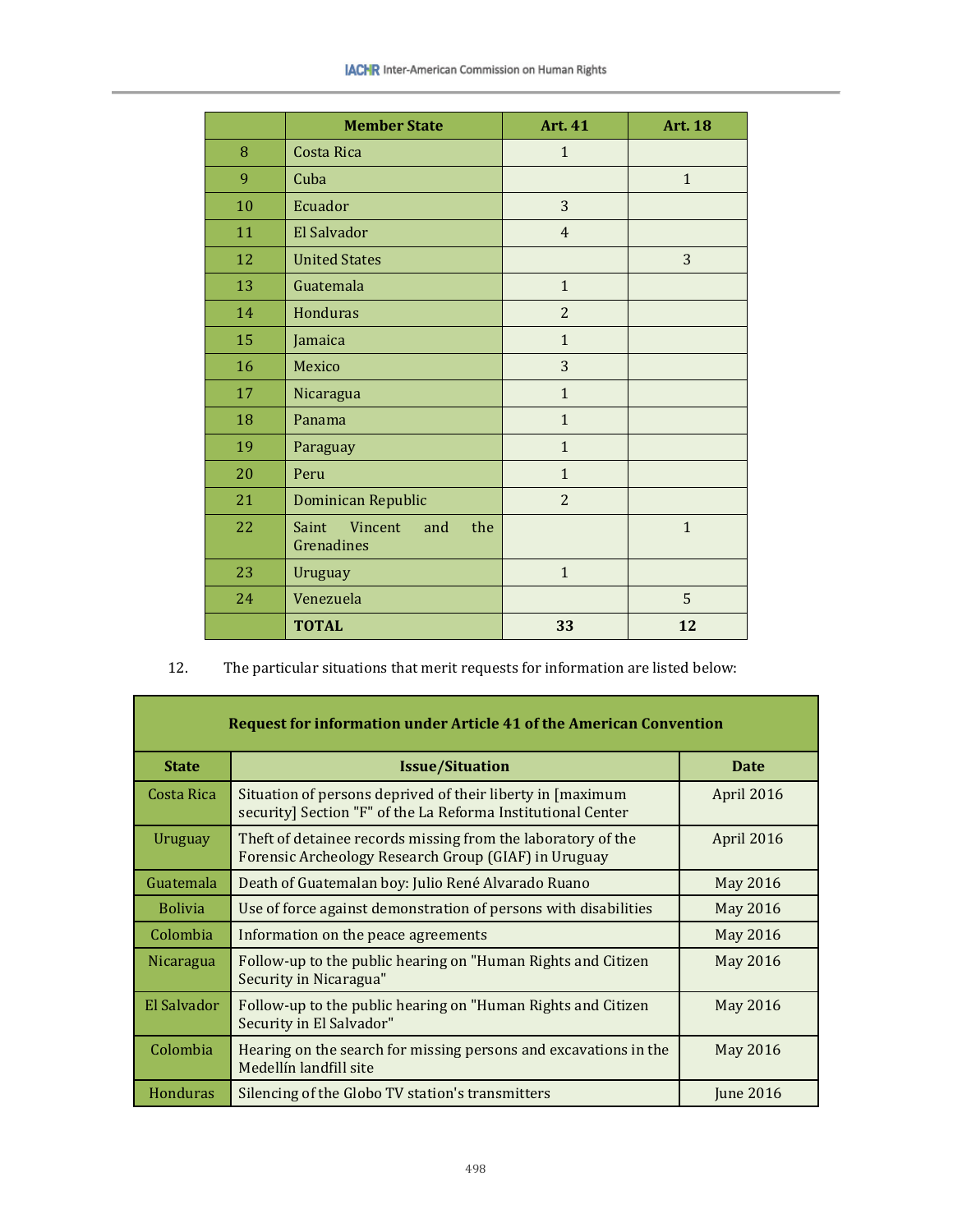| <b>State</b>          | <b>Issue/Situation</b>                                                                                                                                                                                                                             | <b>Date</b>      |
|-----------------------|----------------------------------------------------------------------------------------------------------------------------------------------------------------------------------------------------------------------------------------------------|------------------|
| El Salvador           | Special measures adopted at several detention centers in El<br>Salvador                                                                                                                                                                            | <b>June 2016</b> |
| Mexico                | Corpses found in Tetelcingo, Morelos                                                                                                                                                                                                               | <b>June 2016</b> |
| Chile                 | Detention of female staff at the National Human Rights Institute<br>(INDH)                                                                                                                                                                         | <b>June 2016</b> |
| Chile                 | Situation of former political prisons on hunger strike                                                                                                                                                                                             | <b>July 2016</b> |
| Argentina             | <b>Access to Public Information bill</b>                                                                                                                                                                                                           | <b>July 2016</b> |
| Argentina             | Situation of the Provincial Ombudsman in Santa Fe, Gabriel Elías<br>Ganón                                                                                                                                                                          | <b>July 2016</b> |
| Ecuador               | Criminal proceedings against indigenous leaders                                                                                                                                                                                                    | August 2016      |
| El Salvador           | Request for information regarding the status/possibilities of<br>ratification of the Inter-American Convention on Forced<br><b>Disappearance of Persons</b>                                                                                        | August 2016      |
| Jamaica               | Report of the West Kingston Commission of Enquiry                                                                                                                                                                                                  | August 2016      |
| Mexico                | Follow-up on measures to protect against attacks on journalists<br>and see that justice is done                                                                                                                                                    | August 2016      |
| Honduras              | Situation involving alleged criminalization of student protests at<br>the UNAH                                                                                                                                                                     | August 2016      |
| Ecuador               | Administrative act initiating the dismantling of the National<br>Teachers Union (Unión Nacional de Educadores)                                                                                                                                     | August 2016      |
| Dominican<br>Republic | Draft Criminal Code                                                                                                                                                                                                                                | September 2016   |
| <b>State</b>          | <b>Issue/Situation</b>                                                                                                                                                                                                                             | <b>Date</b>      |
| Peru                  | Investigation of death threats against a journalist working for La<br>República newspaper                                                                                                                                                          | September 2016   |
| Argentina             | Situation of Laura Figueroa and human rights defenders in<br>the province of Tucumán                                                                                                                                                               | September 2016   |
| Mexico                | The judge selection process in the state of Chihuahua                                                                                                                                                                                              | September 2016   |
| Paraguay              | Violence against journalists in Paraguay                                                                                                                                                                                                           | September 2016   |
| <b>Brazil</b>         | Request for information regarding news of attacks on and<br>arrests of journalists and demonstrators during demonstrations<br>in São Paulo to protest the impeachment proceedings of<br>dismissed President Dilma Rousseff                         | September 2016   |
| El Salvador           | Proposed legislative amendment to extend the sentences<br>applicable to all kinds of voluntary interruptions of pregnancy<br>and related offenses.                                                                                                 | September 2016   |
| Ecuador               | Mandates of the United Nations Special Rapporteur on the<br>Protection and Promotion of the Right to Freedom of Opinion<br>and Expression and the Special Rapporteur for Freedom of<br>Expression of the Inter-American Commission on Human Rights | October 2016     |
| <b>Bolivia</b>        | Information on current criminal proceedings against Samuel<br>Doria                                                                                                                                                                                | November 2016    |
| <b>Brazil</b>         | Provisional Measures N° 744/2016, of September 1, 2016.                                                                                                                                                                                            | December 2016    |